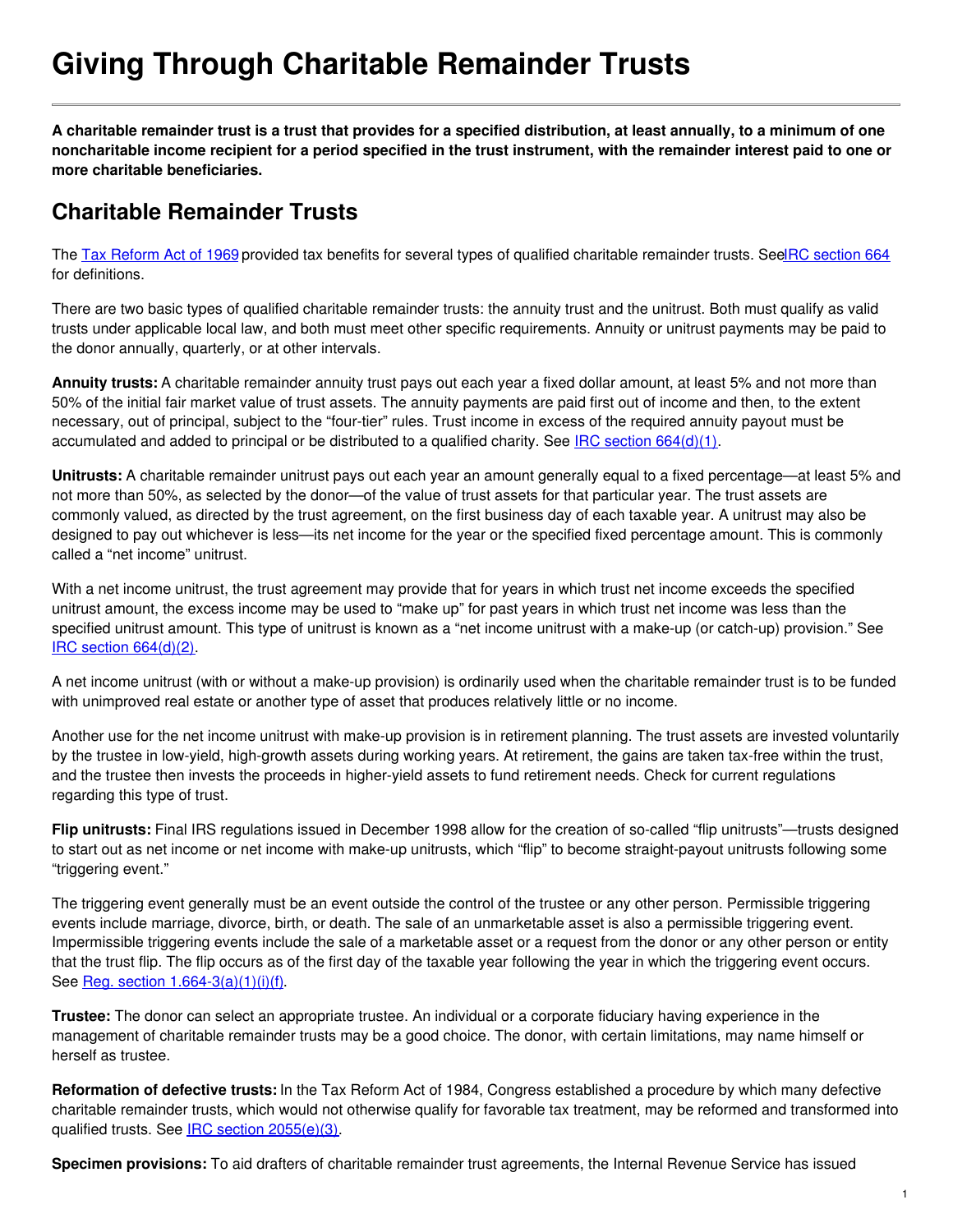specimen provisions to be included in such [agreements.](http://www.pgdc.com/pgdc/story/sample-inter-vivos-crat-instruments-term-years-annuity-period?gid=431) Many of these can be found in the August 2003 Internal Revenue Procedure 2003-54 which contained eight new charitable remainder annuity trust specimen [documents](http://www.pgdc.com/pgdc/news-story/2003/08/07/service-updates-sample-charitable-remainder-annuity-trust-documents?gid=431) Rev. Proc. 2003-53 through Rev. Proc. 2003-60). In 2005, the IRS released eight new charitable remainder unitrust specimen [documents](http://www.pgdc.com/pgdc/news-story/2005/08/22/irs-provides-eight-new-sample-inter-vivos-and-testamentary-crut-declarations?gid=431) Rev. Proc. 2005-52 through Rev. Proc. 2005-59).

**Charitable remainder trust for a term of years:**An annuity trust or unitrust may be set up for a specified number of years (not to exceed 20). See IRC [section](https://www.law.cornell.edu/uscode/text/26/664#d) 664(d). It is possible to establish a trust for one or more lives or a period of time up to 20 years, whichever is a longer, or shorter, period of time. It is not possible to provide for a trust to last for the life of one or more individuals plus 20 years.

**Tax considerations:** When a qualified charitable remainder trust is created, a current tax deduction is allowed for the value of the charitable remainder interest (except in certain situations involving funding the trust with tangible personal property). See IRC section  $170(a)(3)$ . The method of computing the deduction is described inReg. section [1.664-4](http://edocket.access.gpo.gov/cfr_2008/aprqtr/pdf/26cfr1.664-4.pdf).

The Taxpayer Relief Act of 1997 added the requirement that the initial present value (as determined under IRS guidelines) of the charitable remainder interest be no less than 10% of the value of the assets contributed to fund the trust. The IRS had previously determined that no deduction would be allowed if it determined that the terms of a trust would lead to a 5% or greater probability that the trust assets would be exhausted prior to the termination of trust. The so-called "5% probability test" is laid out in Rev. Ruling [77-374](http://www.pgdc.com/pgdc/story/rev-rul-77-374?gid=431).

If an individual establishes a charitable remainder trust for his or her life only, the trust assets will be included in his or her gross estate under IRC [section](https://www.law.cornell.edu/uscode/text/26/2036) 2036. The amount included, however, will "wash out" as an estate tax charitable [deduction](https://www.law.cornell.edu/uscode/text/26/2055) underIRC section 2055. A surviving spouse's interest in a qualified charitable remainder trust qualifies for the estate tax marital deduction. See IRC section [2056\(b\)\(8\)](https://www.law.cornell.edu/uscode/text/26/2056#b_8). Note that the marital deduction is lost if there is any non-charitable beneficiary of the trust other than the donor and the donor's spouse.

Assets sold by a charitable remainder trust are exempt from capital gains tax, as the trust itself is a tax-exempt entity (except as to any unrelated business taxable income for the year). This can be very advantageous for donors who wish to fund such a trust with highly appreciated, low-yielding assets. The trust will retain the entire net proceeds of the sale of such assets, which can then be reinvested in higher-yielding investments.

There is a four-tier system of [attributing](https://www.law.cornell.edu/uscode/text/26/664#b) ordinary income, capital gain, tax-free income, and corpus to the trust payout. See RC section 664(b).

This provision may be very favorable in instances where appreciated assets have been used to fund the trust, as distributions deemed to be trust corpus will be reported by the donor as capital gains income until all capital gain realized by the trust has been "paid out." This is especially attractive to donors who pay tax on capital gains at significantly lower rates than the tax on other income.

Under the four-tier system, it can be possible to report dividend income from a charitable remainder trust at lower tax rates than would be payable on other ordinary income. In addition, income earned by a charitable remainder trust from tax-exempt bonds can be received free of tax by a trust beneficiary.

Recipients of income from a qualified charitable remainder trust should seek guidance from the trust fiduciary and/or their tax advisor when reporting income from this source.

**Mortgaged property:** In Letter Ruling [9015049](http://www.pgdc.com/pgdc/story/ltr-rul-9015049?gid=431) (January 16, 1990), the IRS ruled privately that a trust cannot be a qualified charitable remainder trust if any trust income (which includes realized capital gain) is used to pay a mortgage debt on which the donor is personally liable. There are, however, ways to use property subject to such a mortgage to establish a charitable remainder trust. The most obvious way is for the donor to pay off the mortgage before transferring the property to the trust.

**Testamentary trusts:** Some people use trusts in their wills to provide income for a survivor. In the case of a life interest left to a spouse followed by a charitable disposition of the property, a combination of the charitable deduction and the marital deduction will effectively eliminate all tax at the federal level. See IRC [sections](https://www.law.cornell.edu/uscode/text/26/2523#a) 2523(a) and [2056\(a\)](https://www.law.cornell.edu/uscode/text/26/2056#a).

## **Wealth Replacement Trust**

A common technique that can be used in connection with charitable remainder trusts is for the donor to replace the asset he or she gives away using life insurance on his or her life.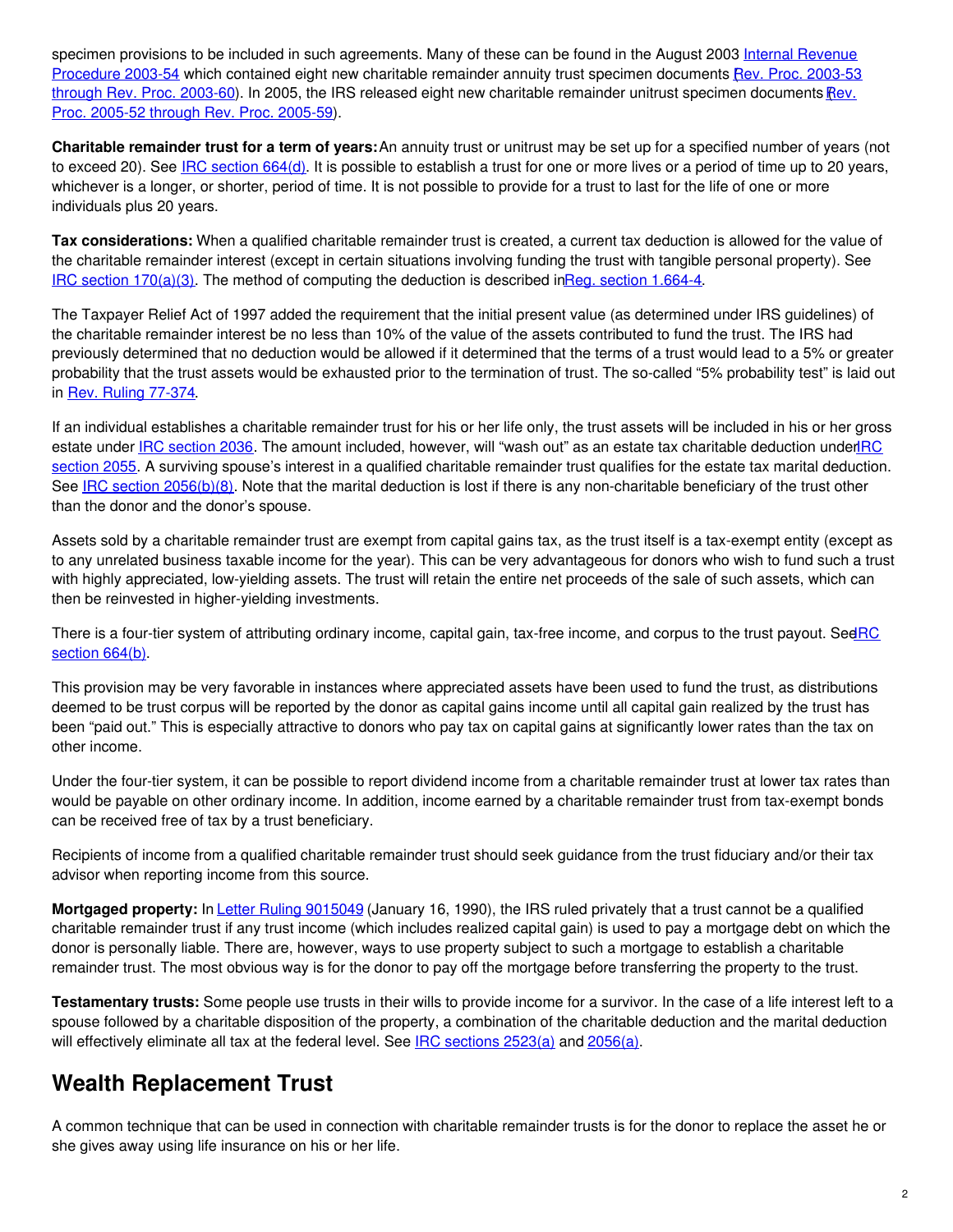The insurance can be purchased using the income received from the gift plan, the immediate tax savings generated by the gift plan, or some combination of both. In many cases, the life insurance is owned by, and payable to, an irrevocable insurance trust —a so-called "wealth replacement" trust. This can help ensure that the insurance proceeds will be free from estate taxation.

The tax code and regulations governing charitable remainder trusts change frequently. Check for new developments before completing such arrangements.

#### **General Tax Information**

Charitable gifts of cash and "cash equivalents" may be deducted in one year up to 60 percent of a donor's adjusted gross income. The limit is 30 percent of adjusted gross income for gifts of long-term appreciated property.

Gift amounts in excess of these limits may be deducted in as many as five succeeding tax years. Seenternal Revenue Code section  $170(d)(1)(A)$ .

When a gift plan is funded with an appreciated asset (securities or real estate, for example) held long-term (more than one year), the donor generally receives a charitable deduction based on the current fair market value of the asset.

If the appreciated asset consists of tangible personal property that the organization does not use in a manner related to its exempt purposes, the deduction will be limited to the asset's basis. See IRC section  $170(e)(1)(B)$ .

#### **For further reading, see also from the Planned Giving Design Center:**

Technical Reports:

**Charitable [Remainder](http://www.pgdc.com/node/60796?gid=431) Trusts** 

Case Studies:

- Combining Charitable Lead and Remainder Trusts to Create a Temporary and Permanent [Endowmen](http://pgdc.com/node/949413?gid=431)t
- Using the Charitable [Remainder](http://pgdc.com/node/948149?gid=431) Trust to Simulate a Charitable Lead Trust
- Using a Term of Years CRAT to Make a [Significant](http://pgdc.com/node/937997?gid=431) Near Term Gift
- A Charitable Remainder Unitrust for a [Troublesome](http://pgdc.com/pgdc/case-study-the-unplanned-crt-promises-made?gid=431) Asset
- Selling a [Closely-Held](http://pgdc.com/node/275399?gid=431) Corporation with a Charitable Remainder Unitrust
- The [Unplanned](http://www.pgdc.com/pgdc/case-study-the-unplanned-crt-promises-made?gid=431) CRT: Promises Made

#### Articles:

- The Coming Boom In [Charitable](http://www.pgdc.com/pgdc/the-coming-boom-in-charitable-trusts?gid=431) Trusts
- Funding A Charitable Remainder Trust With [Encumbered](http://www.pgdc.com/pgdc/funding-a-charitable-remainder-trust-with-encumbered-property?gid=431) Property
- Charitable Remainder Trusts and [Depreciation](http://www.pgdc.com/pgdc/article/2004/08/charitable-remainder-trusts-and-depreciation-passthrough?gid=431) Passthrough  $\bullet$
- Charitable [Remainder](http://www.pgdc.com/pgdc/charitable-remainder-trusts-and-section-170c-drafting-trap?gid=431) Trusts and the Section 170(c) Drafting Trap  $\bullet$
- An Elegant Solution to Rev. Proc. [2005-24](http://www.pgdc.com/pgdc/article/2005/11/elegant-solution-rev-proc-2005-24-spousal-election-tax-trap?gid=431) Spousal Election Tax Trap  $\bullet$
- Not Your Typical CRT The [Venture](http://www.pgdc.com/pgdc/article/2000/06/not-your-typical-crt-venture-capital-unitrust?gid=431) Capital Unitrust

Greenpeace Fund, Inc. is registered with the Internal Revenue Service as a 501(c)(3) entity and promotes Greenpeace's mission through public education and grants to other environmental organizations. Contributions to Greenpeace Fund, Inc. are tax-deductible. Greenpeace Fund, Inc.'s Tax ID number is: 95-3313195.

Greenpeace Fund Inc. | 702 H Street NW, Suite 300 | Washington, DC 20001